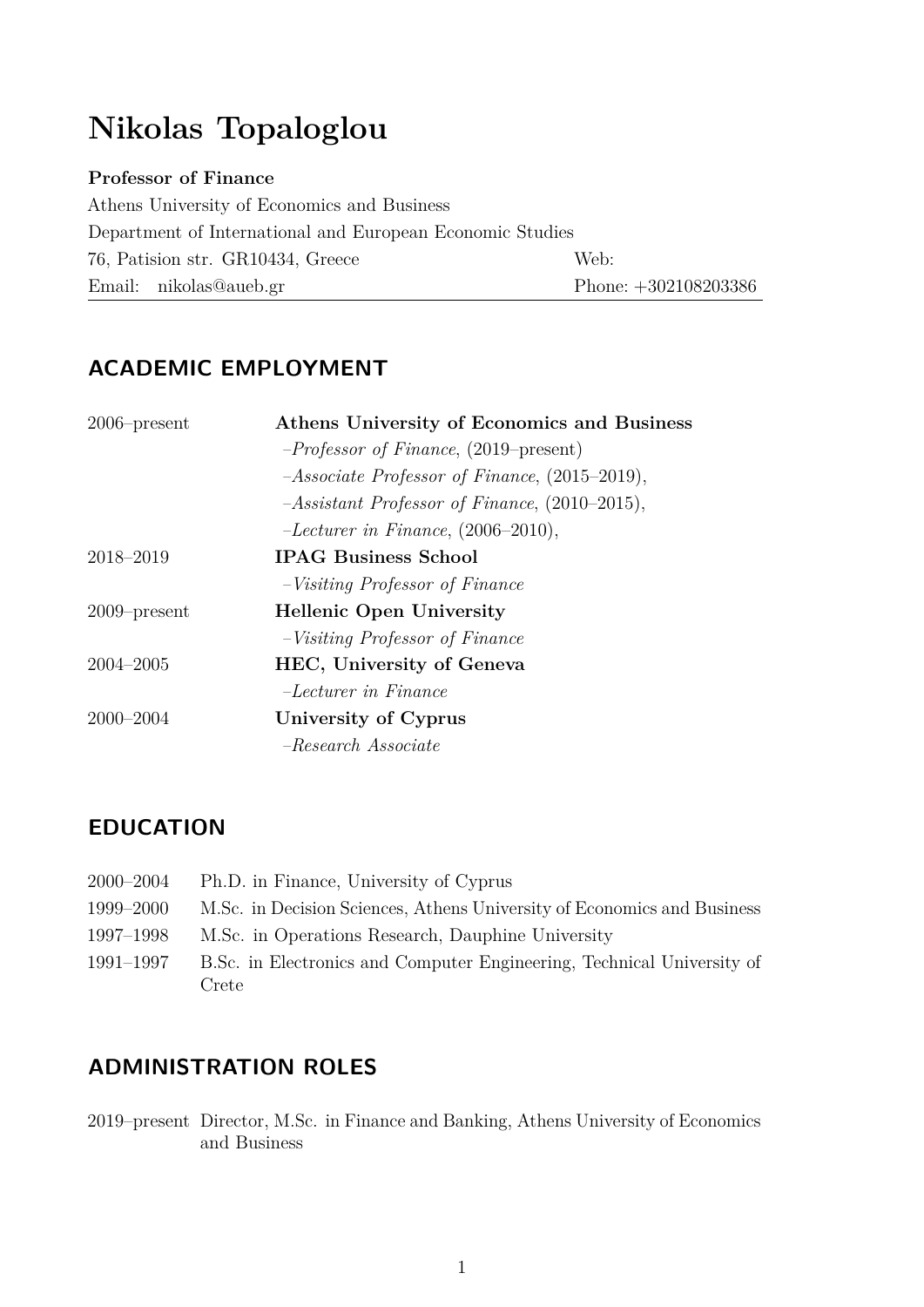### **PUBLICATIONS**

#### **Academic Journals**

- [1] Stochastic Bounds for Reference Sets in Portfolio Analysis, forthcoming *Management Science*, (with Stelios Arvanitis and Thierry Post)
- [2] Stochastic dominance tests, forthcoming *Journal of Economic Dynamics and Control*, (with Mike Tsionas)
- [3] On the construction of a feasible range of multidimensional poverty under benchmark weight uncertainty, forthcoming *European Journal of Operational Research*, (with Mehmet Pinar and Thanasis Stengos), https://doi.org/10.1016/j.ejor.2019.08.047
- [4] Integrated dynamic models for hedging international portfolio risks, *European Journal of Operational Research*, (with Hercules Vladimirou and Stavros Zenios), https://doi.org/10.1016/j.ejor.2019.01.027
- [5] Spanning tests for Markowitz Stochastic Dominance, forthcoming *Journal of Econometrics* (with Stelios Arvanitis and Olivier Scaillet)
- [6] Stochastic Spanning, *Journal of Business and Economic Statistics*, vol 37(4), 2019, pp 573-585, (with Stelios Arvanitis, Mark Hallam and Thierry Post)
- [7] Testing for the implicit weights of the dimensions of the Human Development Index using stochastic dominance, *Economics Letters*, vol 161©, 2017 (with Mehmet Pinar and Thanasis Stengos)
- [8] Privatization Portfolios in the Presence of Arbitrary Risk Aversion: Global Evidence, *European Journal of Operational Research*, 265(3), 2017 (with George Christodoulakis and Abdul Mohamed)
- [9] Diversification Benefits of commodities: A stochastic dominance efficiency approach *Journal of Empirical Finance*, vol 44, 2017 (with Charoula Daskalaki and George Skiadopoulos)
- [10] An empirical analysis of the relation between the Credit Default Swap and the Stock Market: Is Default Risk priced equally fast in both markets?, *Journal of International Financial Markets Institutions and Money*, vol 51, 2017 (with Kostas Tolikas)
- [11] System stress testing of bank liquidity risk, *Journal of International Money and Finance*, vol 73, 2017, pp. 22-40, (with Spyros Pagratis and Mike Tsionas)
- [12] Testing for prospect and Markowitz stochastic dominance efficiency, *Journal of Econometrics*, vol 198(2), 2017, pp 253-270, (with Stelios Arvanitis)
- [13] Minimizing bank liquidity risk: evidence from the Lehman crisis, *Eurasian Business Review*, vol. 5(1) 2015, pp. 23-44
- [14] Measuring human development: a stochastic dominance approach, *Journal of Economic Growth*, vol 18(1), 2013, pp. 69-108, (with Mehmet Pinar and Thanasis Stengos)
- [15] A new country risk index for emerging markets: a stochastic dominance approach, *Journal of Empirical Finance*, vol. 19(5), 2012, pp. 741-761, (with E. Agliardi, R. Agliardi, M. Pinar and Th. Stengos)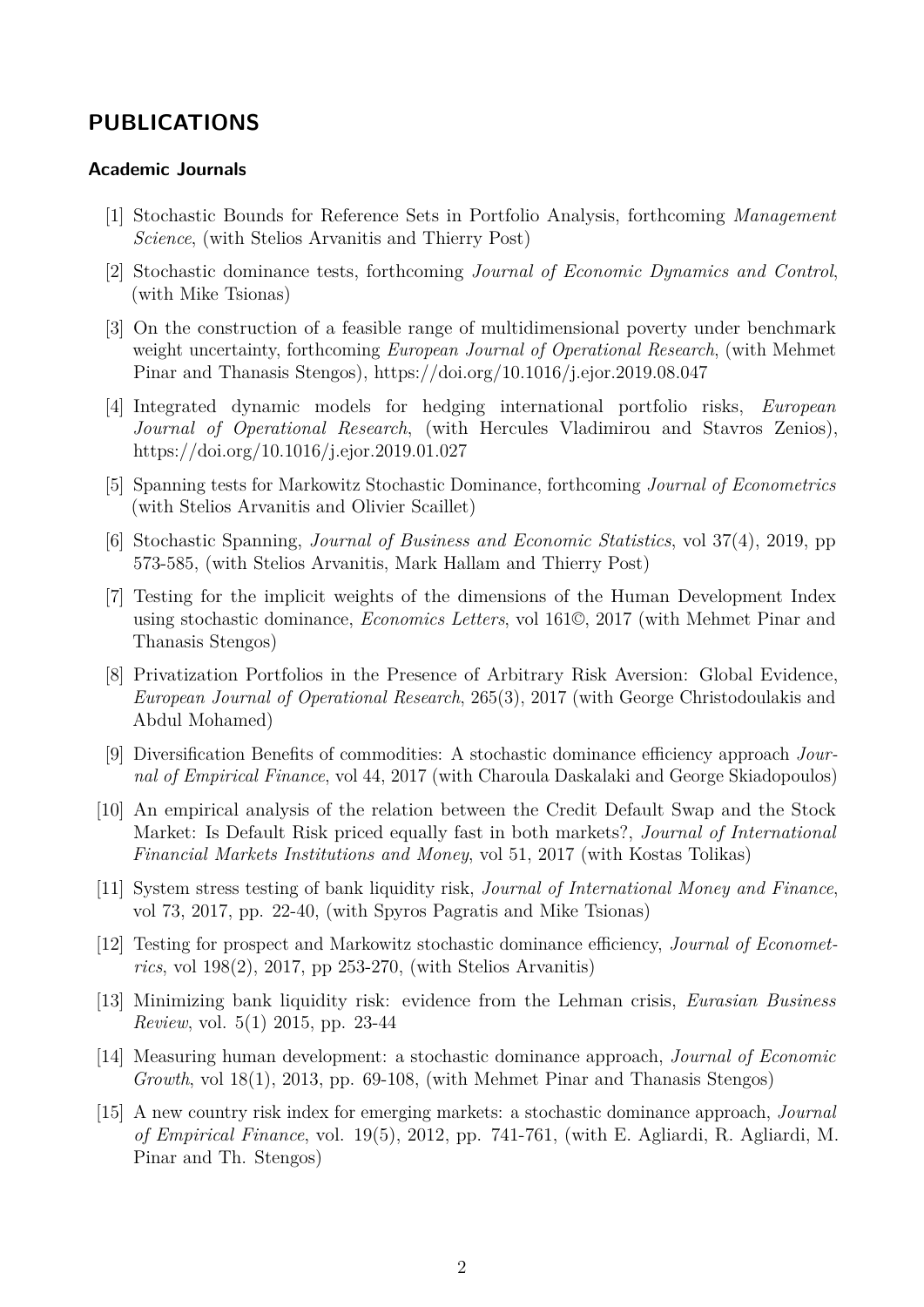- [16] Optimizing International Portfolios with Options and Forwards, *Journal of Banking and Finance* vol. 35(12), 2011, pp. 3188-3201, (with H. Vladimirou, and S.A. Zenios)
- [17] Testing for Stochastic Dominance Efficiency, *Journal of Business and Economic Statistics*, vol. 28 (1), 2010, pp. 169-180, (with O. Scaillet)
- [18] Pricing options on scenario trees, *Journal of Banking and Finance* vol. 32(2), 2010, pp. 283-298, (with H. Vladimirou, and S.A. Zenios)
- [19] Controlling currency risk with options or forwards, in *Handbook of Financial Engineering*, 2008, Springer, (with H. Vladimirou, and S.A. Zenios)
- [20] Dynamic stochastic programming models for international portfolio management, *European Journal Of Operations Research*, vol. 185, 2008, pp. 1501-1525, (with H. Vladimirou, and S.A. Zenios)
- [21] Incorporating Derivative Securities in International Portfolios, *International Journal of Computer Mathematics and its Applications*, Vol. 5, 2004, pp. 159-178, 2004, (with H. Vladimirou, and S.A. Zenios)
- [22] CVaR models with selective hedging for international asset allocation, *Journal of Banking and Finance*, vol. 26, 2002, pp. 1535-1561, (with H. Vladimirou, and S.A. Zenios)

#### **Submitted papers**

- [1] Beyond the Human Development Index: A stochastic Spanning Methodology (Submitted, *Social Choice and Welfare*, with Mehmet Pinar and Thanasis Stengos)
- [2] Are stock-market anomalies anomalous after all? (Submitted, *Journal of Financial Economics*, with George Chalamandaris, Spyros Pagratis and Kuntara Pukthuanthong)
- [3] Testing for preference orderings efficiency (Submitted, *Annals of Operations Research*, with Matteo Malavasi and Sergio Ortobelli)
- [4] Spanning analysis of stock market anomalies under Prospect Stochastic Dominance (Submitted, *Journal of Finance*, with Stelios Arvanitis and Olivier Scaillet)
- [5] Diversification, Integration and Cryptocurrency market (Submitted, *European Journal of Operations Research*, with Sophia Anyfantaki and Stelios Arvanitis)
- [6] Risk transmission in stable causality networks of European sovereign debt markets (Submitted, *Annals of Operations Research*, with Shaen Corbeta, Duc K. Nguyen and Ahmet Sensoy)
- [7] The diversification benefits of GDP-linked bonds (Submitted, *Journal of Economic Dynamics and Control*, with Ellie Papavasiliou and Stavros Zenios)
- [8] Evidence of uniform inefficiency in market portfolios based on dominance tests (Submitted, *Journal of Business and Economic Statistics*, with Sophia Anyfantaki, Esfandiar Maasoumi and Jue Ren)
- [9] Asset classes and Portfolio Diversification: Evidence from stochastic spanning approach (Submitted, *Journal of Financial and Quantitative Analysis*, with Duc K. Nguyen and Thomas Walther)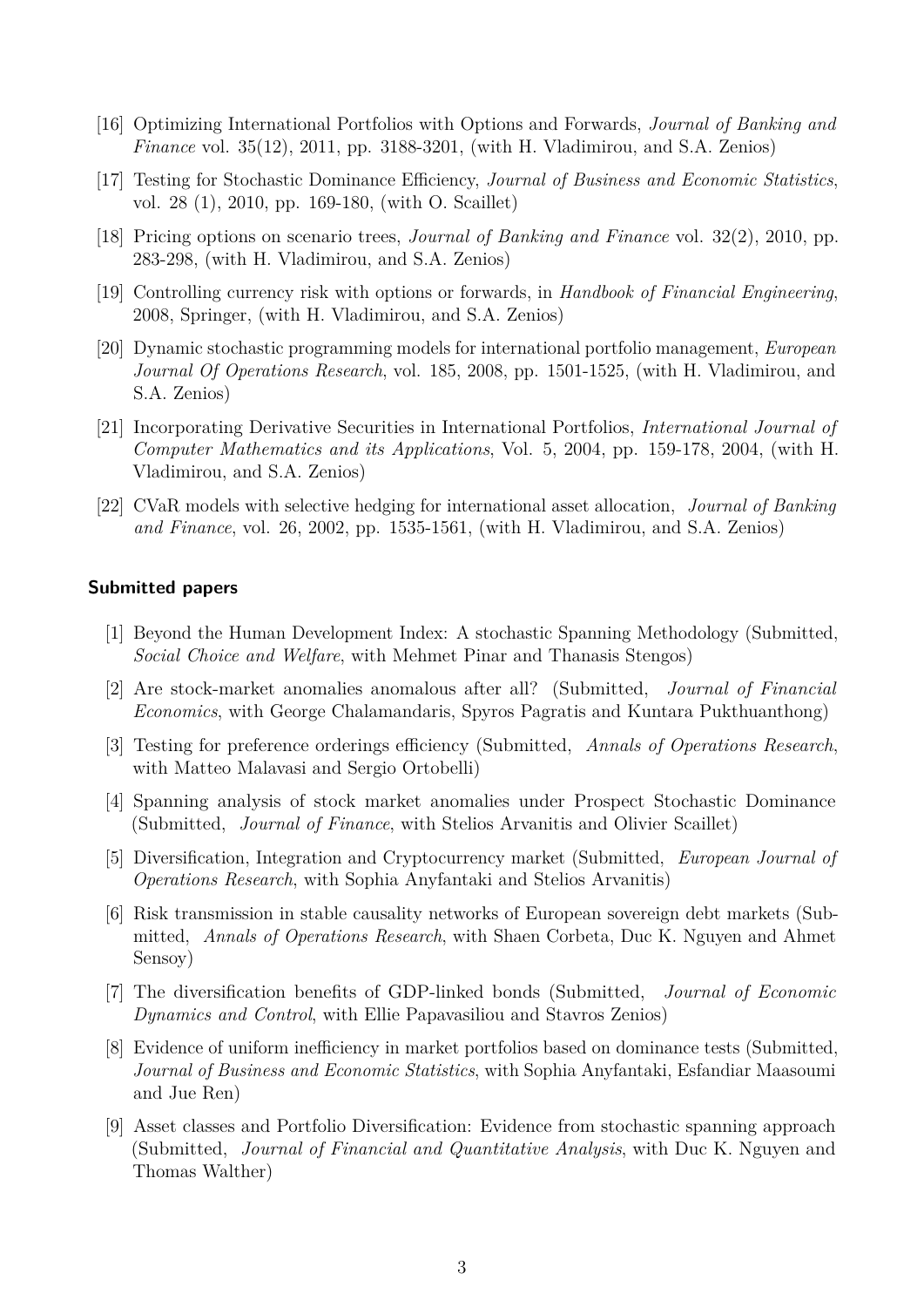#### **Working papers**

- [1] Sparse stochastic dominance (with Stelios Arvanitis and Olivier Scaillet)
- [2] Investor's behavior in Cryptocurrency market (with George Tsomidis)
- [3] True factors and anomalies (with Kuntara Pukthuanthong)
- [4] Real Convergence in the euro area: a stochastic dominance analysis (with Sophia Anyfantaki, Dimitris Malliaropulos and Melina Vassardani)
- [5] Are Commodity Markets Segmented? Understanding Cross-Asset Interdependencies Using Stochastic Spanning (with Eugenia Passari)
- [6] The global financial crisis and diversification benefits of precious metals (with Theu Dihn and Duc K. Nguyen)
- [7] Diversification benefits of Green bonds (with Ellie Papavasiliou and Stavros Zenios)

#### **Book chapters**

[1] Diversification Benefits of commodities, Abstracted by Global Commodities Applied Research Digest (GCARD) (Spring 2017, Vol. 2) issued by the J.P. Morgan Center for Commodities (JPMCC) at the University of Colorado, Denver Business School.

### **TEACHING**

| Undergraduate |                                                               |
|---------------|---------------------------------------------------------------|
|               | Introduction to Finance, AUEB (2006-present)                  |
|               | Portfolio Management, AUEB (2006-present)                     |
|               | Financial Management, Hellenic Open University (2009-present) |
| Postgraduate  |                                                               |
|               | Portfolio Performance Tests, University of Bergamo (2011)     |
|               | Derivatives Securities, AUEB (2007-present)                   |
|               | Financial Theory, AUEB (2006-present)                         |
| Executive     |                                                               |
|               | Credit and Interest Rate Derivatives, AUEB (2009-present)     |
|               | Derivatives Securities, AUEB (2007-present)                   |
|               | Portfolio Management AUEB (2008-present)                      |
| PhD           |                                                               |
|               | Topics in Finance, AUEB (2010-present)                        |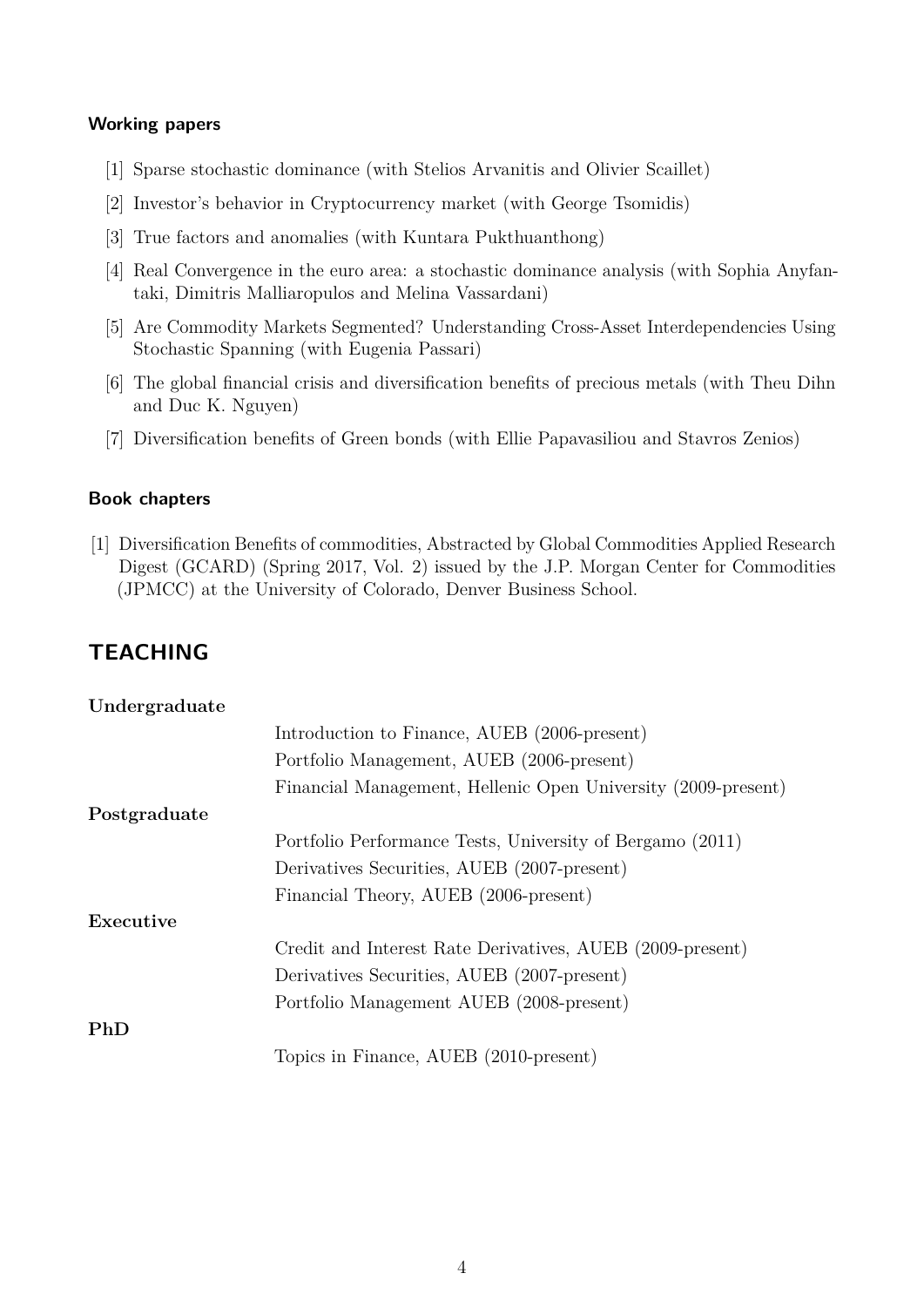## **RESEARCH INTERESTS**

Stochastic dominance tests, prospect theory, asset pricing, option pricing, portfolio theory, economic growth, stochastic programming, models under uncertainty (applications in finance), international investments.

## **SUPERVISION**

| 2016–2020     | Ellie Papavasiliou, Athens University of Economics and Business |
|---------------|-----------------------------------------------------------------|
| $2017 - 2020$ | George Tsomidis, Athens University of Economics and Business    |
| 2018–2020     | Theu Dihn, IPAG Business School                                 |

## **GRANTS**

- [1] Principal Investigator: ELIDEK, 124.000EUR, 2020-2022 Title: Statistical tests for Stochastic Dominance and Stochastic Spanning, and Applications in Finance and Economics
- [2] Principal Investigator: ESPA, 37.000EUR, 2020-2021 Title: Diversification benefits of alternative asset classes: A stochastic dominance framework
- [3] Principal Investigator: Bank of Greece, 2018-2020 Title: Real convergence in the Euro area: A stochastic dominance approach
- [4] Principal Investigator: J.P. Morgan, 2015-2016 Commodities Research Fellowship Grant, CME and J.P. Morgan Center for Commodities
- [5] Principal Investigator: PEVE 2, 10.000EUR, 2010-2011 Title: Statistical Testing and Numerical Algorithms for Stochastic Dominance Efficiency Under General Investor's Preferences Schemes
- [6] Principal Investigator: PEVE1, 10.000EUR, 2013-2014 Title: Bank Liquidity Risk Management

### **REFEREEING**

Review of research papers for:

- Management Science
- Journal of Economic Dynamics and Control
- Journal of Banking and Finance
- Journal of Empirical Finance
- Journal of International Money and Finance